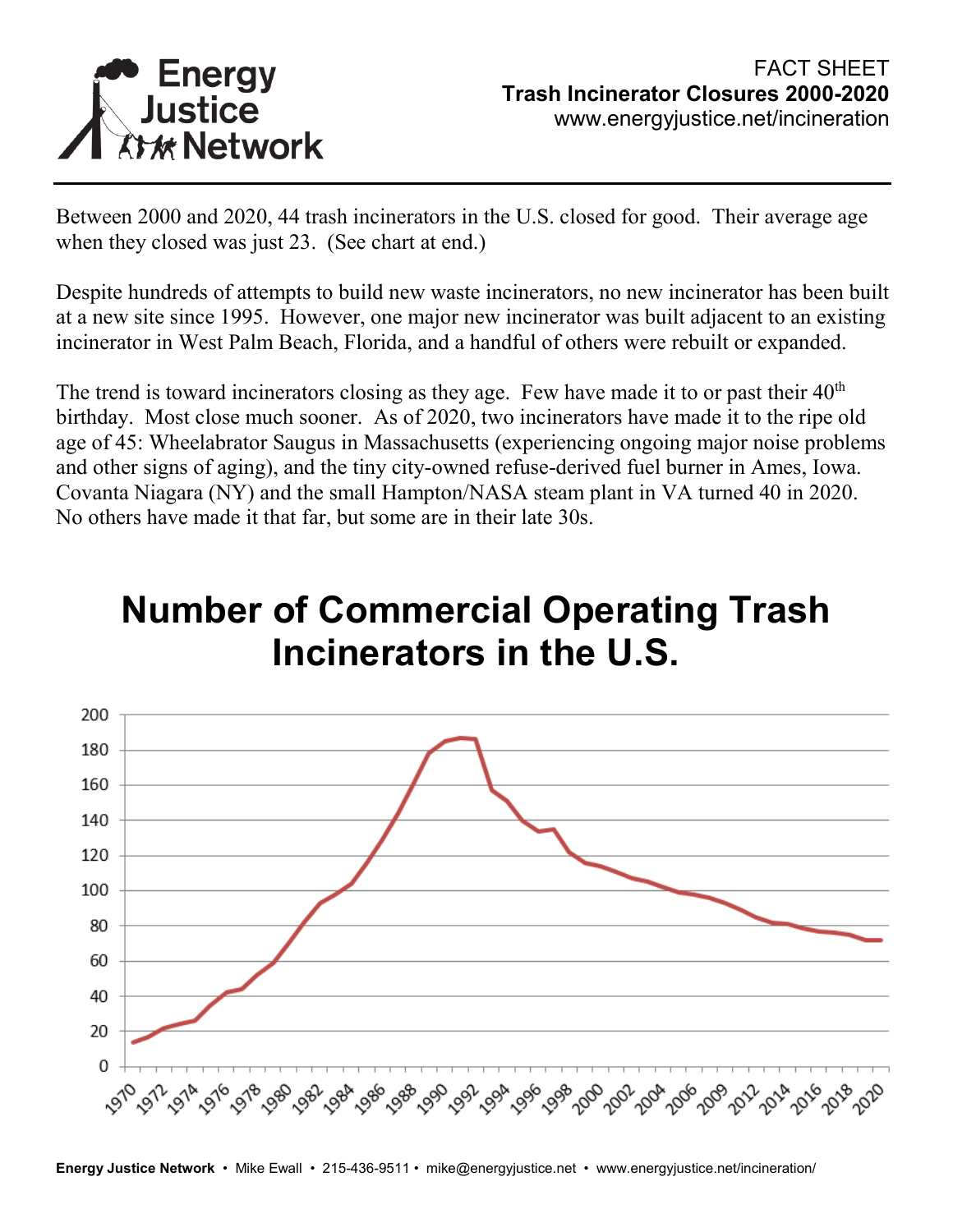# **Why do trash incinerators close early?**

The following describes the reasons for the closure of U.S. trash incinerators that closed in the decade from 2011 to 2020:

# **New Hanover County WASTEC, 1984-2011**

Wilmington, North Carolina

# *Why did it close?*

Consistently ran a deficit. County sought contractor to take over waste operations (went with R3 Environmental LLC which couldn't get financing for dirty MRF & "clean energy" burning), and ultimately decided to close it. County considered hiring Covanta to refurbish it. Stack didn't meet current wind-resistance standards and would have needed a rebuild too.

# *What was the end result?*

County demolished it. Investing in a clean MRF and a C&D recycling facility.

# **Maine Energy Recovery Company (MERC), 1987-2012** Biddeford, Maine

# *Why did it close?*

PPA's above-market rate reverted to market rate in 2007 and would expire in 2012. After decades of complaints about trucks, odor, etc., Biddeford City Council voted in July 2012 to buy the property for \$6.65 million and close it to stimulate economic growth in the area.

# *What was the end result?*

Demolished in Q1 2013. Waste disposal shifted to other incinerators and landfills in Maine.

# **Red Wing Resource Recovery Facility, 1982-2013**

Red Wing, Minnesota

# *Why did it close?*

State would not enforce flow control law, so incinerator was operating at \$500k/yr loss.

# *What was the end result?*

Converted to recycling/compost center and transfer station. Xcel used a state grant to buy a shredder for the municipal site; non-recycled waste is now going to Xcel Red Wing.

# **Jackson County Resource Recovery Facility, 1987-2013** Jackson, Michigan

# *Why did it close?*

Michigan State Department of Corrections ended contract to buy steam & electricity.

# *What was the end result?*

End of flow control. County hired a recycling coordinator and is amending their Solid Waste Plan.

# **Wheelabrator Claremont, 1987-2013** Claremont, New Hampshire

# *Why did it close?*

There was lots of citizen action and watchdogging but Wheelabrator claimed economic reasons for closing (remote transportation, small economy of scale, economics of energy and waste).

# *What was the end result?*

Two would-be buyers of the site backed out of sale at auction, at least one was probably discouraged by city council's skepticism about his proposed gasifier. (Their skepticism was probably informed by the long-term critical citizen activism). Wheelabrator is attempting to sell the equipment.

# **Harrisonburg Resource Recovery Facility, 1982-2014** Harrisonburg, Virginia

# *Why did it close?*

JMU purchased the site on Aug 1, 2015, because the university needed the space for expansion.

#### *What was the end result?*

City awarded a demolition contract to Stryker on 2/10/2016. Remaining chiller unit (renamed East Campus Power Plant) probably being run on natural gas.

# **Wallingford Resource Recovery Facility, 1989-2015** Wallingford, Connecticut

#### *Why did it close?*

Recycling efforts in CT reduced the trash supply to the point that Covanta proposed closing the incinerator.

#### *What was the end result?*

In 12/2014 the towns contracted with Covanta Wallingford agreed to let it convert to a transfer station. In 11/2016 Covanta wanted to close the transfer station and shift the flow to the Bristol facility, but the towns declined to change the contract and it remains a transfer station.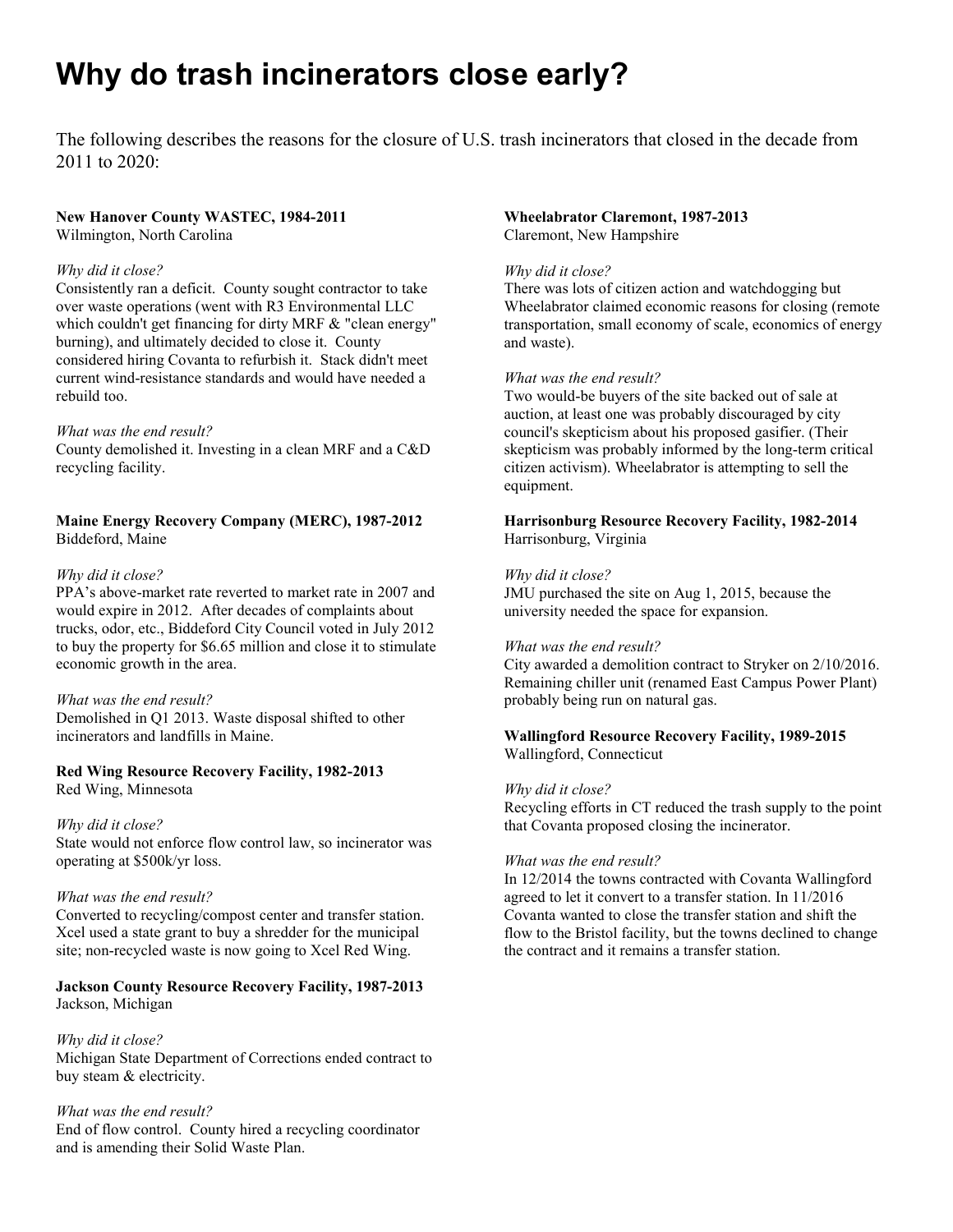# **Wheelabrator North Broward County, 1991-2015**

Pompano Beach, Florida

# *Why did it close?*

After dissolution of the County's Resource Recovery Board, Wheelabrator lost customers to Sun Bergeron transfer stations. Broward commissioners voted 7-2 to close facility.

# *What was the end result?*

Flow shifted to private facilities, landfill, and to Covanta South Broward which has enough capacity to handle additional flow from north of county.

**Harford Waste-to-Energy Facility, 1988-2016** Joppa, Maryland

# *Why did it close?*

Army no longer needs their steam (it's building a \$40 million natural gas-fired cogen), so the lease wasn't renewed.

# *What was the end result?*

Closed in March 2016, authority is soliciting bids for demolition.

# **Wasatch Integrated Energy Recovery Facility, 1986-2017** Layton, Utah

# *Why did it close?*

Had to make \$8 million upgrades to pollution controls and equipment, while Army had reduced interest in buying their steam.

# *What was the end result?*

Closed on May 31, 2017, being replaced with a transfer station and landfilling, and a dirty MRF is planned.

# **Commerce Refuse to Energy Facility (CREF), 1986-2018** Commerce, California

# *Why did it close?*

Activists defeated bill to allow WTE to qualify for renewable energy credits, and it couldn't negotiate a favorable new power purchase agreement, so it had "insufficient revenues to handle operating costs."

# *What was the end result?* Closed on June 30, 2018. Waste disposal shifted to landfills.

# **Covanta Warren Energy, NJ 9/1988 – 3/2019** Oxford Township, New Jersey

*Why did it close?* Tip fees too low, couldn't compete with nearby landfill.

*What was the end result?* Mothballed in March 2019 for up to two years of temporary shutdown, awaiting better economic conditions.

# **Greater Detroit Resource Recovery, 1988-2019** Detroit, Michigan

# *Why did it close?*

Community had been complaining of stench for many years, and facility had been cited for exceeding air emission limits more than 750 times within five years. \$23 million upgrades by new owner were not enough to make it efficient. Activists sued over Clean Air Act violations.

# *What was the end result?*

Closed in March 2019. Waste disposal shifted to landfills.

**Elk River Energy Recovery Station, 1989-2019** Elk River, MN

# *Why did it close?*

Years of low electricity prices and too little trash volume to operate at capacity.

# *What was the end result?*

Stopped generating electricity in January 2019, closed in March, decommissioning started in the Fall, and demolition in Spring 2020.